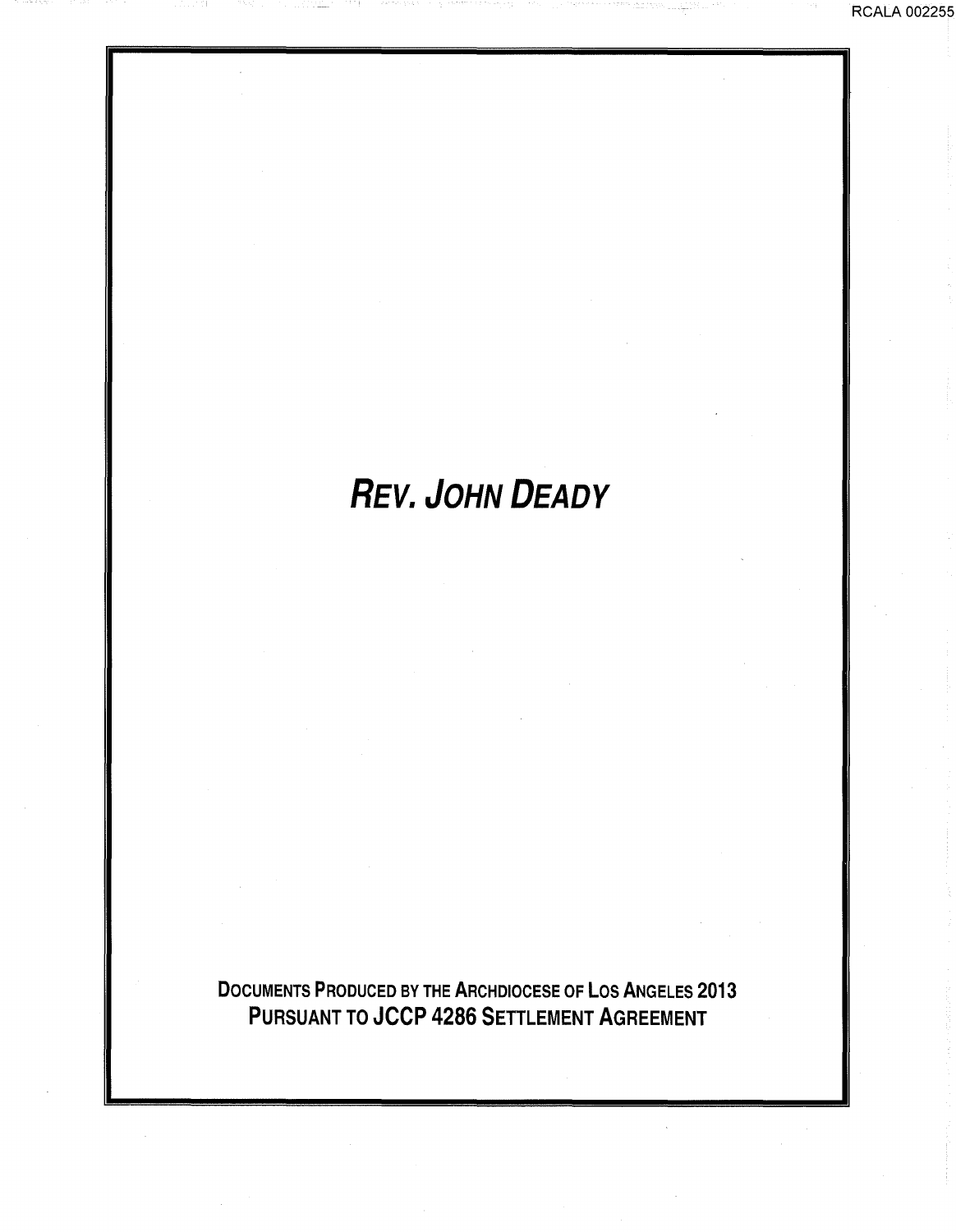## Vicar for Clergy Database

Clergy Assignment Record (Detailed)

# Rev Msgr John Patrick Deady

Current Primary Assignment

Birth Date 8/3/1913 Birth Place Chicago, Illinois, USA Diaconate Ordination Priesthood Ordination Diocese Name Date of Incardination Religious Community Ritual Ascription Ministry Status Canon State **Canon State** Diocesan Monsignor *Incard Process* Begin Pension Date

5/28/1939 Archdiocese of Los Angeles 5/28/1939

Latin Deceased

Age: Deanery: RCALA 002256

**Seminary Ethnicity** 

St. Mary Seminary, Maryland English

### Fingerprint Verification and Safeguard Training

Date Background Check Virtus Training Date

#### Assignment History

| Assignment<br>Deceased                                                                                  | 3/7/1989   | <b>Beginning Date Completion Date</b> |
|---------------------------------------------------------------------------------------------------------|------------|---------------------------------------|
| St. John of God Retirement and Care Center, Los Angeles, Resident                                       | 7/1/1988   | 3/6/1989                              |
| Presentation of Mary Catholic Church, Los Angeles Pastor Emeritus,                                      | 12/1/1985  | 7/1/1988                              |
| Prelate of Honor, Elevated                                                                              | 1/21/1983  | 12/1/1985                             |
| Presentation of Mary Catholic Church, Los Angeles Pastor, Active Service                                | 6/15/1964  | 11/30/1985                            |
| SS. Simon and Jude Catholic Church, Huntington Beach Pastor, Active<br>Service                          | 5/17/1960  | 6/14/1964                             |
| Our Lady of the Rosary Catholic Church, Paramount Associate Pastor<br>(Parochial Vicar), Active Service | 12/17/1957 | 5/16/1960                             |
| Resurrection Catholic Church, Los Angeles Associate Pastor (Parochial<br>Vicar), Active Service         | 4/27/1954  | 12/16/1957                            |
| St. Elizabeth Catholic Church, Van Nuys Associate Pastor (Parochial Vicar),<br><b>Active Service</b>    | 3/2/1954   | 4/26/1954                             |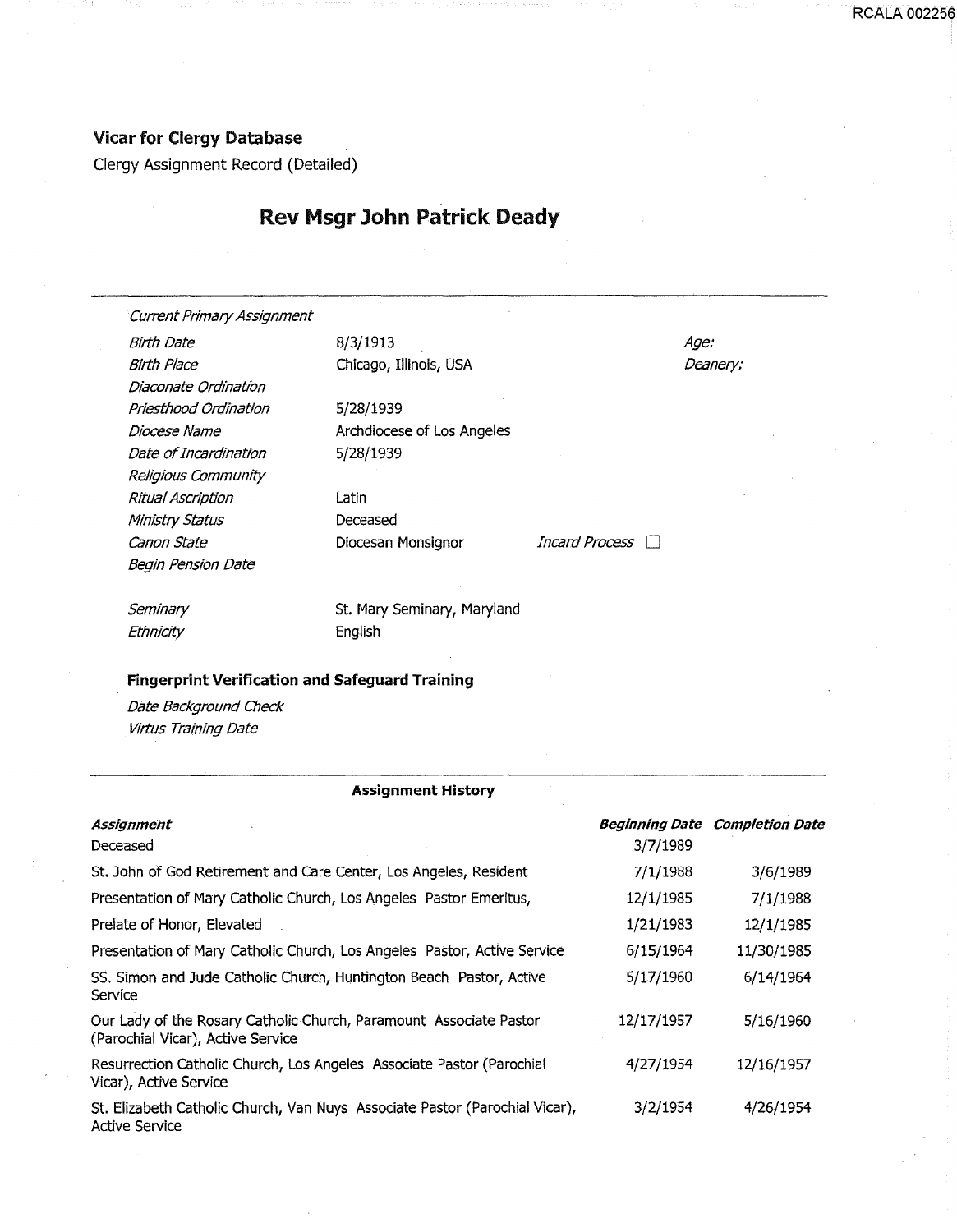| St. Columbkille Catholic Church, Los Angeles Associate Pastor (Parochial<br>Vicar), Active Service      | 7/9/1953   | 3/1/1954   |
|---------------------------------------------------------------------------------------------------------|------------|------------|
| St. Anthony Catholic Church, San Gabriel Associate Pastor (Parochial<br>Vicar), Active Service          | 9/1/1952   | 7/8/1953   |
| St. Bernard Catholic Church, Bellflower Associate Pastor (Parochial Vicar),<br>Active Service           | 4/17/1952  | 8/31/1952  |
| St. Matthias Catholic Church, Huntington Park Associate Pastor (Parochial<br>Vicar), Active Service     | 11/8/1948  | 4/16/1952  |
| Holy Family Catholic Church, South Pasadena Associate Pastor (Parochial<br>Vicar), Active Service       | 10/9/1946  | 11/7/1948  |
| Chaplain, Active Service                                                                                | 6/1/1943   | 10/8/1946  |
| San Buenaventura Mission Catholic Church, Ventura Associate Pastor<br>(Parochial Vicar), Active Service | 5/5/1942   | 5/31/1943  |
| St. Basil Catholic Church, Los Angeles Associate Pastor (Parochial Vicar),<br><b>Active Service</b>     | 11/25/1940 | 5/4/1942   |
| St. Elizabeth Catholic Church, Altadena Associate Pastor (Parochial Vicar),<br><b>Active Service</b>    | 7/1/1939   | 11/24/1940 |
|                                                                                                         |            |            |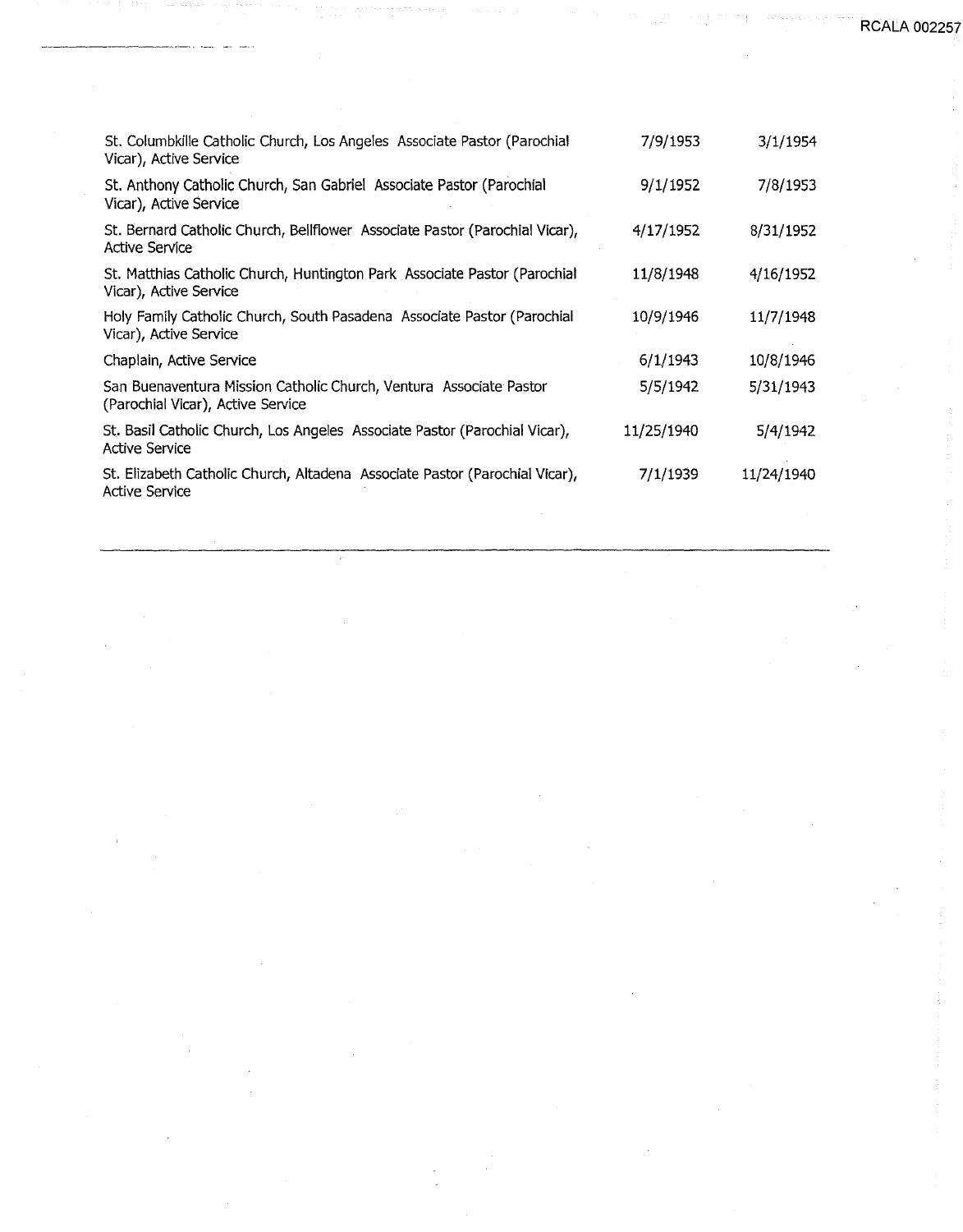# *SUMMARY OF*

## REDACTED *CLAIM*

DOB: February 3, 1948

Alleged Molest: By Msgr. John Deady at Resurrection Church Rectory late 1956 through 1957 -anal intercourse, oral sex.

 $REDACTED$  - worked as substitute housekeeper and cook (approx. 1948 to 1962?)

Sept. 1954: Began school at Resurrection  $-1<sup>st</sup>$  Grade First Communion- December 1955 Graduation- Resurrection ? Cathedral High School  $-9<sup>th</sup>$  Grade

April 1986 Began fondling 8-year old stepdaughter.

Jan. 1987 Arrested for child molestation in Arizona.

Feb. 1987 Memory began of 1956 molest.

Demand: \$100.00 per week for each week I have lived with burden.  $(2400 \times $100.00 = $240,000.00)$ 

7525

...: \_\_ • J;;;.l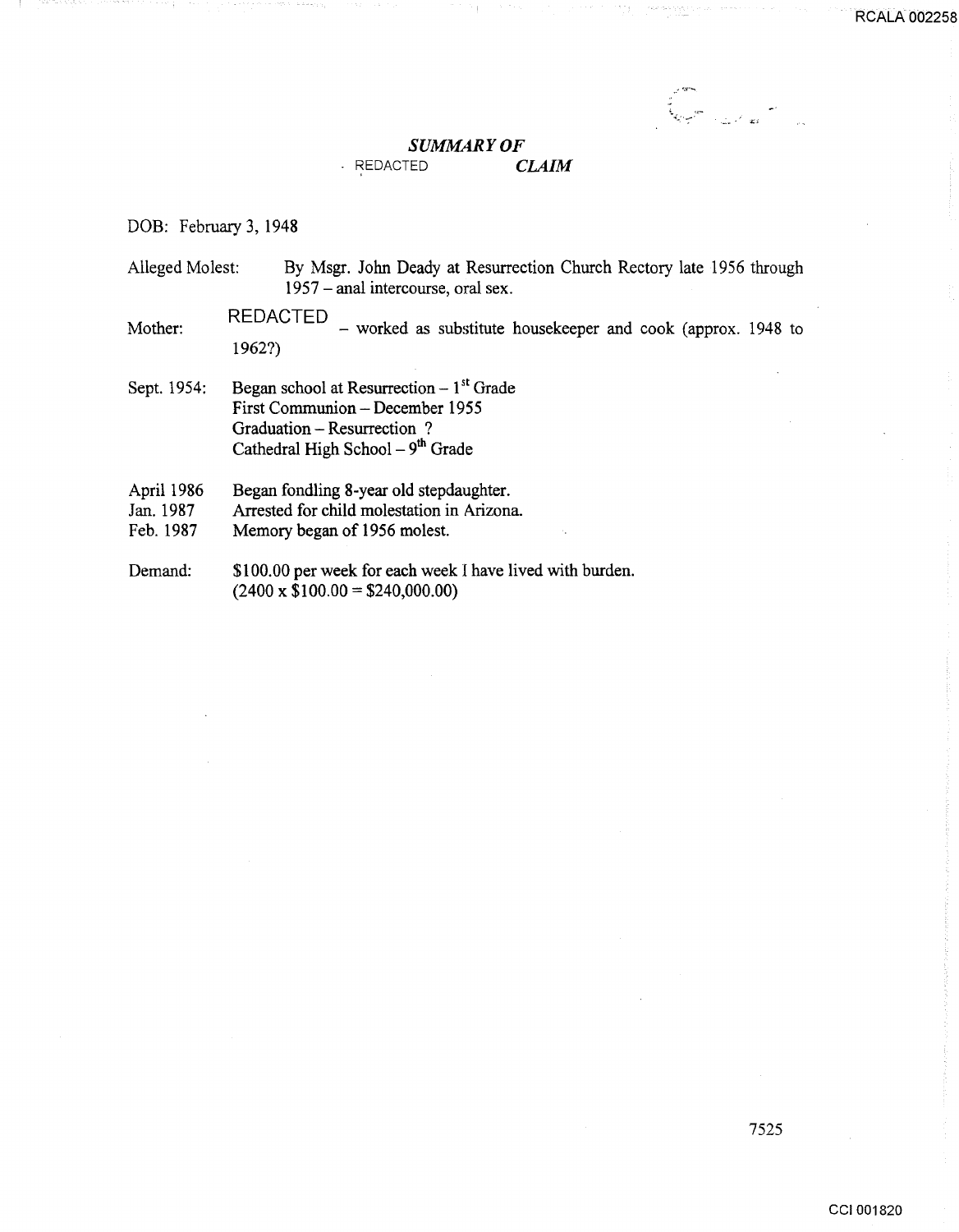#### April 26, 2002

REDACTED

Archdiocese of Los Angeles 3424 Wilshire Bl. Los Angeles, CA 90010

My name is REDACTED I am 54 years old, and live in  $\frac{\text{REDAU}}{\text{SUSU}}$  . On March 21<sup>st</sup> of this year I met with REDACTEREDACTED REDACTED the pastor of St. Mary's Church inREDACTED . During this meeting I detailed the circumstances of the molestation of me by Fr. John Deady, during the period of late 1956 through the end of 1957. This molest occurred at Resurrection Church in Los Angeles, where my family and I were parishioners. I was contacted by phone on March<br>22<sup>nd</sup> by **EDACTED ACTED**<br>22<sup>nd</sup> by **EDACTED** ACTED and met with REDACTED REDACTED on March  $26<sup>th</sup>$ . On March  $29<sup>th</sup>$  I received a call from  $REDACTED$  of your dioceses. I asked REDACREDACTED to contact REDACTEDREDACTED who I felt would be able to relate my story objectively to **EDACTED REDACTED** I also asked that after **EXACTED** conversation with REDACTED REDACTED that he again contact me so I could add my comments to those he would receive from REDACTECREDACTED

On Tuesday, April 23<sup>rd</sup> I spoke with  $R_{\text{EVALU}}^{REDACTED}$ , at which time I relayed a brief account of the circumstances of my molestation. During this conversation I also asked that:

- I be allowed to sit down face to face with someone who was had knowledge of Fr. Deady's illness, since I had been informed by REDACTED  $REDACTED$  that both Fr. Deady and  $REDACTED$  (Fr. Deady's superior at Resurrection) were both deceased.
- That I receive psychological counseling from the Church with respect to issues that I still had concerning my Catholic faith.
- That the Catholic Church accept moral, as well as tangible responsibility for my molest by providing me restitution of \$100.00 per week for each week I have had to live with this burden.

As to these three requests,<sup>REDACTED</sup> said he would try to find someone who had knowledge of Fr. Deady for me to speak with. As to the psychological COUNSeling<sup>reDACTED</sup> said he would contact REDACTED REDACTED to make arrangements for this to occur. With respect to my restitution, REDACTED said that he had no authority to authorize a financial settlement, but that he would have the diocese's attorney contact me to discuss this issue. At this time,  $\Box$ also apologized to me for my molest by Fr. John Deady on behalf of the Catholic Church.

REDACTED<br> **He said that so** On Thursday, April 25<sup>th</sup> I received a phone call from far he had been unsuccessful in locating someone with knowledge of Fr. Deady.

7530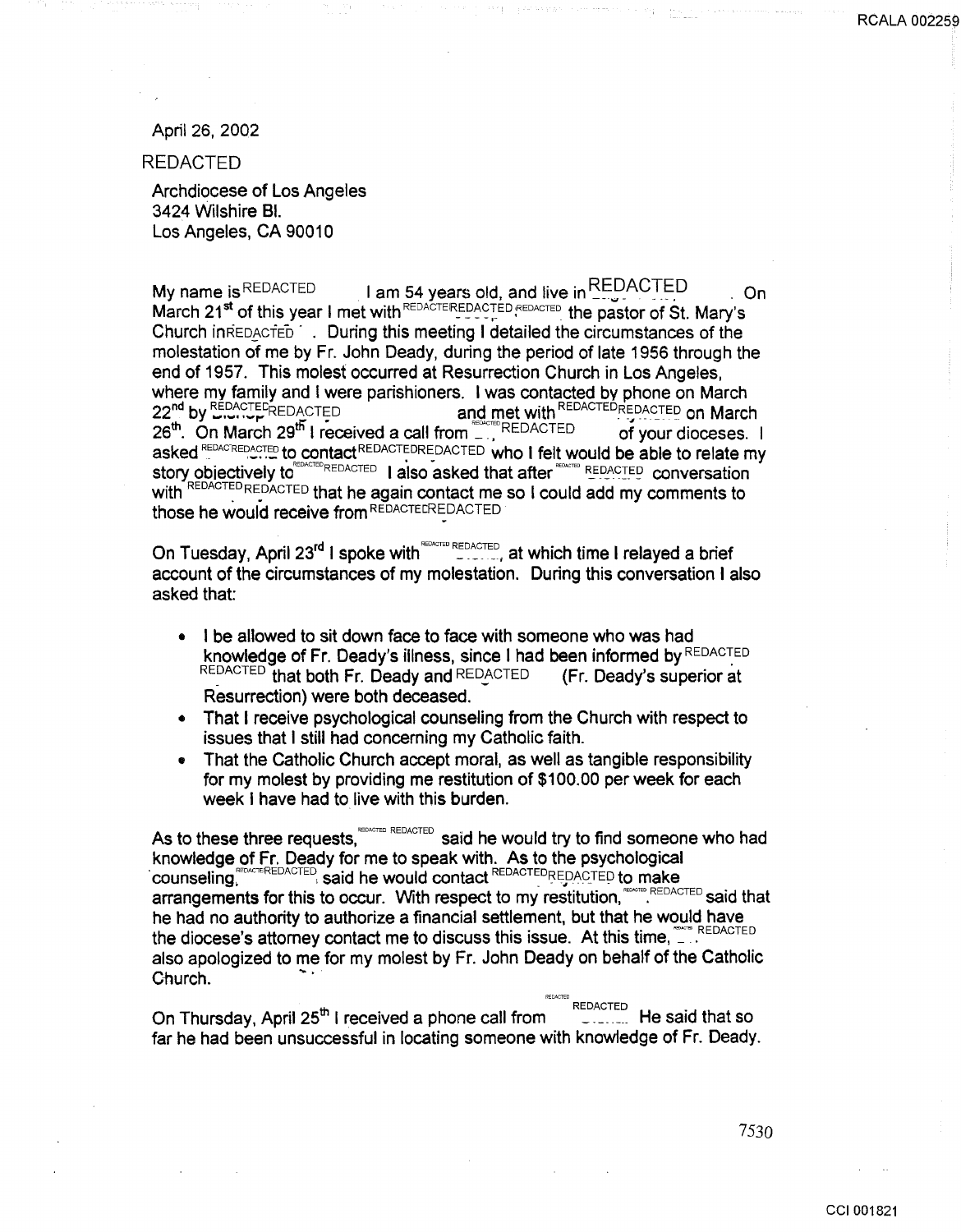## REDACTED REDACTED

He also said that he would contact  $\text{I.}\ldots\text{I.}$   $\text{I.}\ldots\text{I.}$  to arrange the psychological counseling we had discussed. As to the restitution, he asked that I write a letter to your office, telling my story, along with my request for restitution. The remainder of this letter will deal with this final point as relayed to me by REDAC REDACTED

My date of birth is REDACTED  $\blacksquare$  I am the REDACTED children, with REDACTED **My mother's name is REDACTED** and my father's name is REDACTED **.** and my father's name who left my family when I was two vears old. From my birth until I was sixteen my family and I lived at  $\frac{REDACTED}{PEDACTED}$ REDACTED Resurrection Parish. My mother spent several days a week at Resurrection Church as a substitute housekeeper and cook, which also meant that I spent quite a bit of time at the church and rectory myself. In September, 1954 I entered first grade at Resurrection School, and in December of 1955 1 received first Holy Communion at Resurrection Church fromREDACTED

As a youngest child without a father, I particularly enjoyed the attention that 1 received from the priests at Resurrection, seeing them as a substitute for my own absent father. Unfortunately for me, there was a sexual predator in this group, Fr. John Deady. From late 1956 through 1957, in his room at the rectory, Fr. Deady repeatedly molested me. These molests included him performing anal intercourse on me, as well him as having me suck his penis, as well as him sucking my penis. During this time I was told by Fr. Deady that this was our secret.

At the end of 1957 Fr. Deady was sent away. I recall being in his room before he left and being told that if I ever told anyone of what he did to me that "God would" strike me". This is my last conscious memory of Fr. Deady until February of 1987.

As a teenager I attended Cathedral High School during the  $9<sup>th</sup>$  grade. I was extremely rebellious, and held a high level of antagonism toward the brothers. From 10<sup>th</sup> grade on, I attended public school. I was married for the first time in 1967, went into the military in 1968, returned to Southern California in 1973 with my wife and REDACTED children, and had a REDACTED child with my wife in REDACTED In 1975 we moved to REDACTED where we became part of the St. Matthew's Catholic Church community, my first return to the Church since 1963.

During this time of moving from a young adult to a married man with children, I always had a difficult time making male friends; making friends with women never seemed to be a problem. During this time in Corona my wife became a REDACTED at St. Matthew's. I also became more involved with the Church, and began participating in various volunteer activities. I recall during this time having quite a bit of animosity towards several of the priests, but ignored these feelings.

7531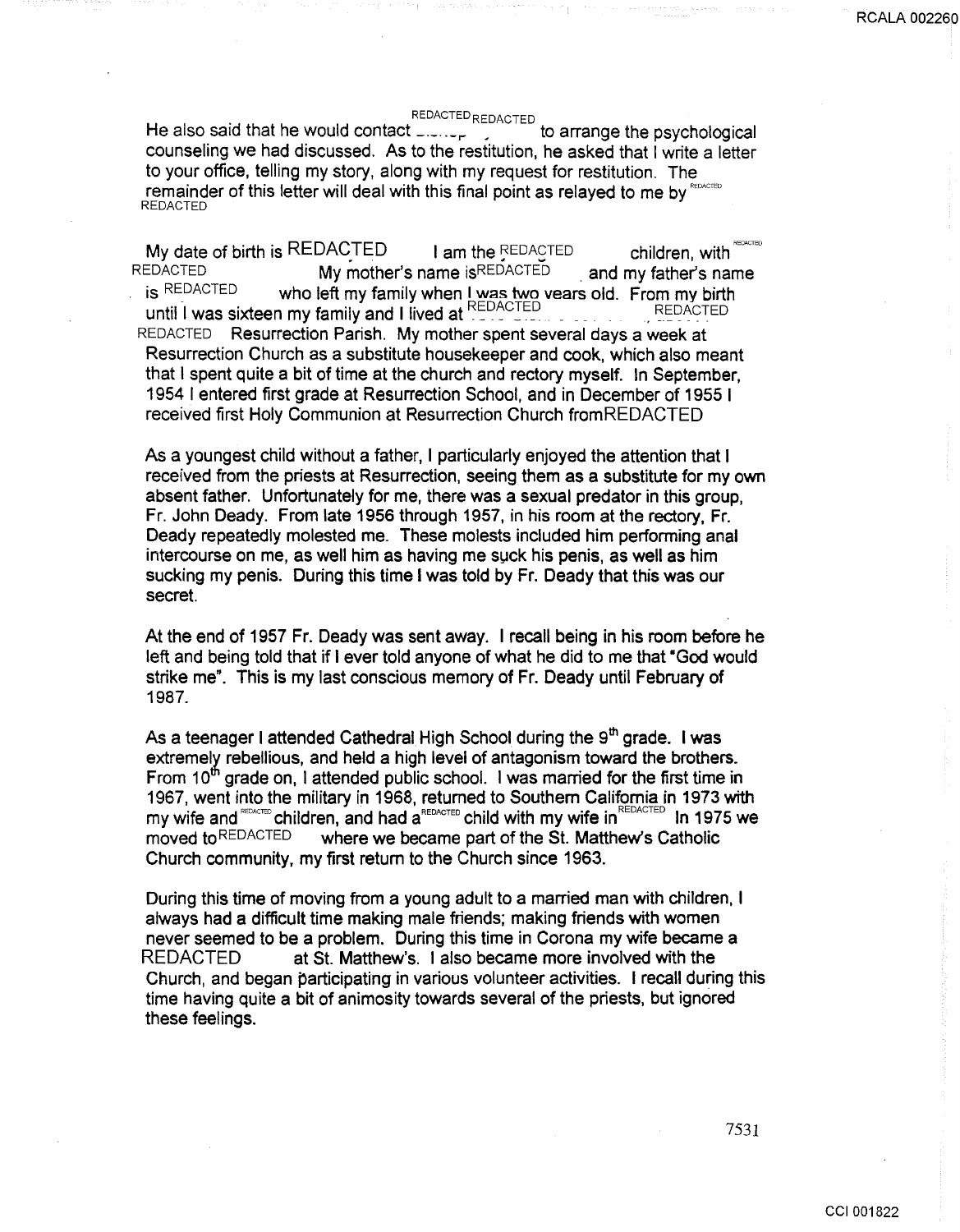**RCALA 00226** 

During a convention that I attended in 1983, I met a woman. When I returned home from this convention I told my wife that I was going to leave her, after 16 years of marriage and breaking a personal vow that I would never abandon my children as I had been abandoned by my father. I left my wife and family, moved to REDAcTED to be with the woman I met at the convention, and married her after divorcing my first wife. She had<sup>rencred</sup> children, REDACTED whom I adopted. In 1984 we moved to  $REDACTED$ . State, and in April, 1986 I REDACTED who was 8 years old at the time. As a family we moved back to <sup>REDACTED</sup> at the end of 1986, and in January of 1987 the girt reported to her mother that I had been molesting her. She reported this to the police, and in January, 1987 I was arrested for child molestation.

Also in January of 1987, as a family we were admitted into a group named Parents United. The purpose of this group was to help families going through a crisis such as ours to deal with the circumstances, especially to help the victim. This group was headed by ETREDACTED **I** began attending several secessions a week with  $\Box$ <sup>REDACTED</sup> and the Parents United group; I also began seeing a private therapist, **EDACTED** 

In February of 1987, after thirty years of suppression I recalled the details of my molest by Fr. John Deady. The circumstances were reported at this time to Mr. REDACTED as well as **REDACTED** I also went to the Catholic Church in REDACTED REDACTED (St. Timothy's ?), and spoke with the pastor REDACTED  $\mu$ . I told him of my molest, and asked for help in renting a place to stay, as well as finding an attorney; he helped me with both of these requests. In May of 1987 I was sentenced to one year in a work release program, along with ten years of probation. I was assigned a parole officer, Ms. REDACTED at this time, who also was informed as to the circumstances of my own molest. Also during 1987 my second wife divorced me, as well as having the adoption of her $<sup>R</sup>$ </sup> REDACTEDrescinded. In the fall of 1988REDACTED REDACTED **EXECUTED** *CONSTRUCTED CONSTRUCTED CAUSED CONSTRUCTED* 

intercourse done to my by Fr. Deady. The proctologist, during my initial examination, was also informed of the molest to my by Fr. Deady.

In 1989 I began dating a woman, and in 1990 we married. We moved to REDACTED in 1992, and relocated to REDACTED in 1995, where we have been living until this day.

I have gone through over eight years of very intense, in depth psychoanalysis to help me understand what I did, as well as what occurred to me. As much as possible I have patched my life together. Several times during the last five years I have wanted to meet with the Catholic Church and discuss my molest, but somehow was never able to do so. At the end of last year, as more cases of abuse by priests on children began to surface, once again I wanted to meet with the Church to bring some sort of closure to this part of my life that apparently was yet unresolved. In March of 2002 I came across some old photos of me. The

7532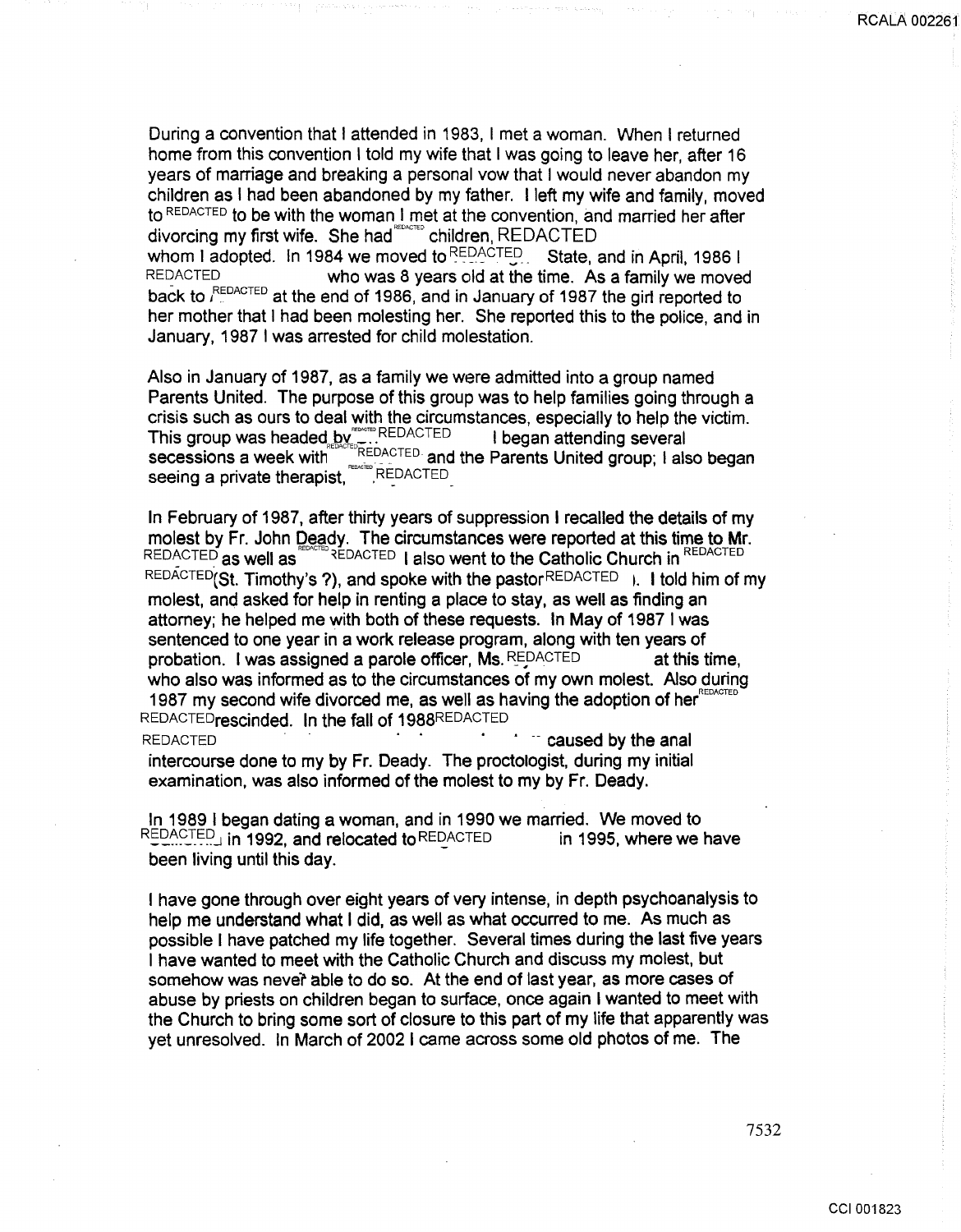first was taken in 1955, which showed a very happy child with his REDACTED The next was at my first communion, which also showed a very happy child. The third was taken in 1957, again with **REDACTED** by Fr. Deady. This picture speaks for itself; this child is fearful. When I saw these three photos, I had no choice but to come forward, not only for myself, but for the others that were most likely molested by Fr. Deady, as well as all the other children abused by dysfunctional priests. I have scanned these three photos and included them in this correspondence on diskette as part of this letter to your office.

What has been taken away from me can never be replaced. I have lived for forty six years as a shadow of the person I should have been, with most of those years numbed emotionally from subconsciously living with what happened to me. Families and friendships have been denied me, as well as my religion. which I did not realize was so important to me until my meeting with REDACTED My molest has handicapped my physically, emotionally, as well as spiritually.

The three things that I ask of the Church: the opportunity to talk with someone who was involved with the circumstances of Fr. Deady, psychological counseling to help me regain my spirituality, and financial restitution as I have detailed are all necessary and integral to my resolution of what occurred to me in 1957, as well as being equally important. My request of \$100.00 for each of the 2,400 weeks that I have had to live with the consequences of Fr. Deady's molest, as I was asked to do, are being directed to you office; the other two parts will be taken care of through Dr. REDACTED and REDACTED REDACTED

This is a fairly straightforward request; I would expect your office to resolve it within a short time. I am providing contact information at the end of this letter if you require any additional information.

Reaards.  $\curvearrowright$ REDACTED

 $\mathcal{L}_{\mathcal{A}}$ 

<sup>~</sup>..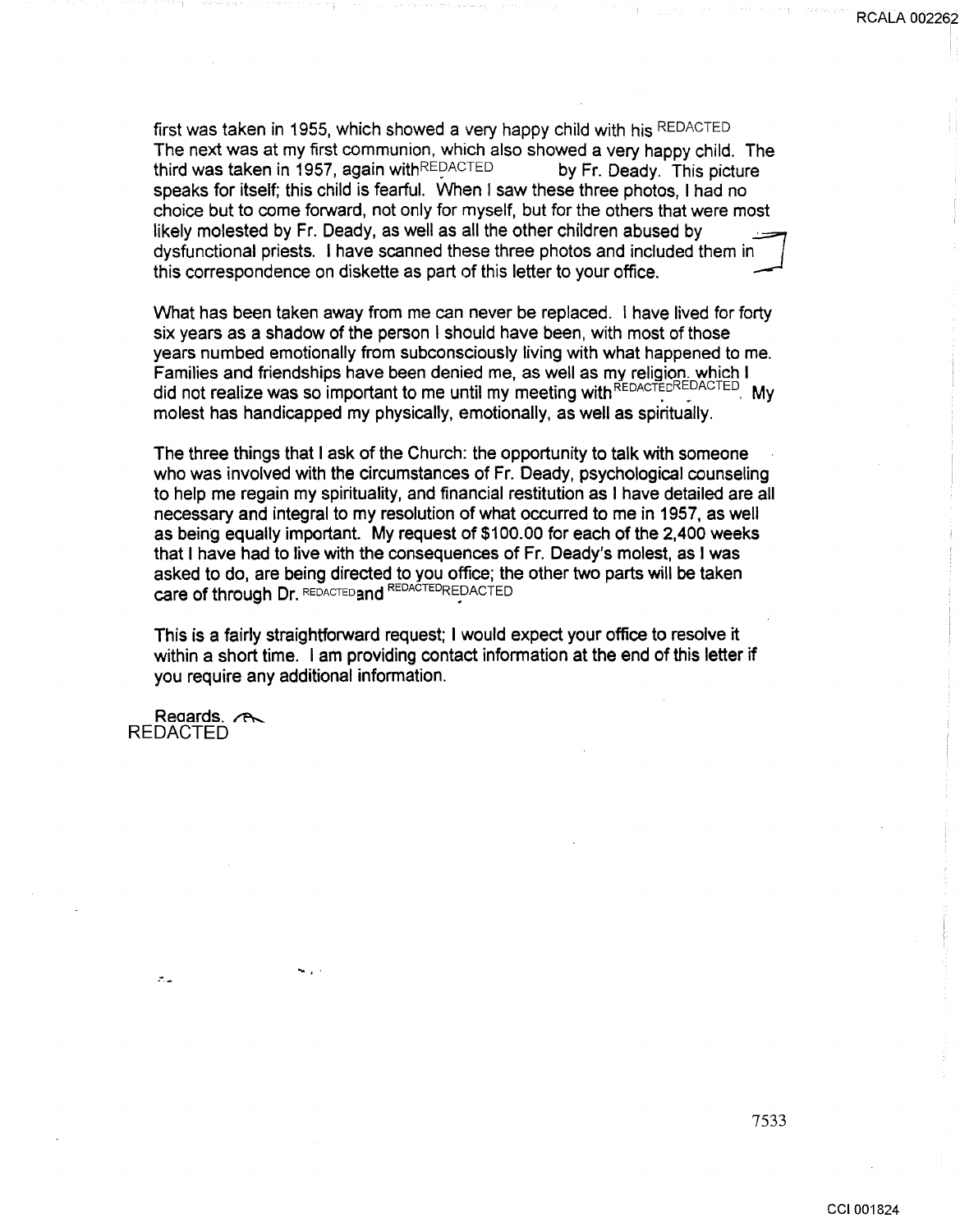$\cup$ 野2  $\frac{1}{2}$ TO REDACTED  $\tilde{\zeta}$ ī **※102m×2020** FROM PHONE ( **REDACTED** CELL (  $\,$   $\,$  $\overline{or}$ FAX ( W erne ani s m M E<br>S<br>S **03 Tob2** REDACTED Á<br>G<br>E **MAT** E-MAIL ADDRESS  $\mathbf{z}$ ÍGN PHONED BACK RETURNED WILL CALL<br>AGAIN WANTS TO n4GENT∫ **PM REDACTED**  $\sqrt{2^{15}}$  14  $C^*30$ TO 繁白 **REDACTED REDACTED NONEWER** ÖF Faa  $\bullet$ <u>АМ</u> **MESSAG** REDACTED citer de la fait de again - ge ફેન*ો* aj es ŷ in s والمجاور المناسبة<br>وبالمواطنين ا <del>محمود مرحلة و مرد</del> ويردد.<br>۴ الكون بي سال الله ال - 13 24 **THE RE** i di Landi ù 4

 $\sigma_{\rm eff}$ 

7534